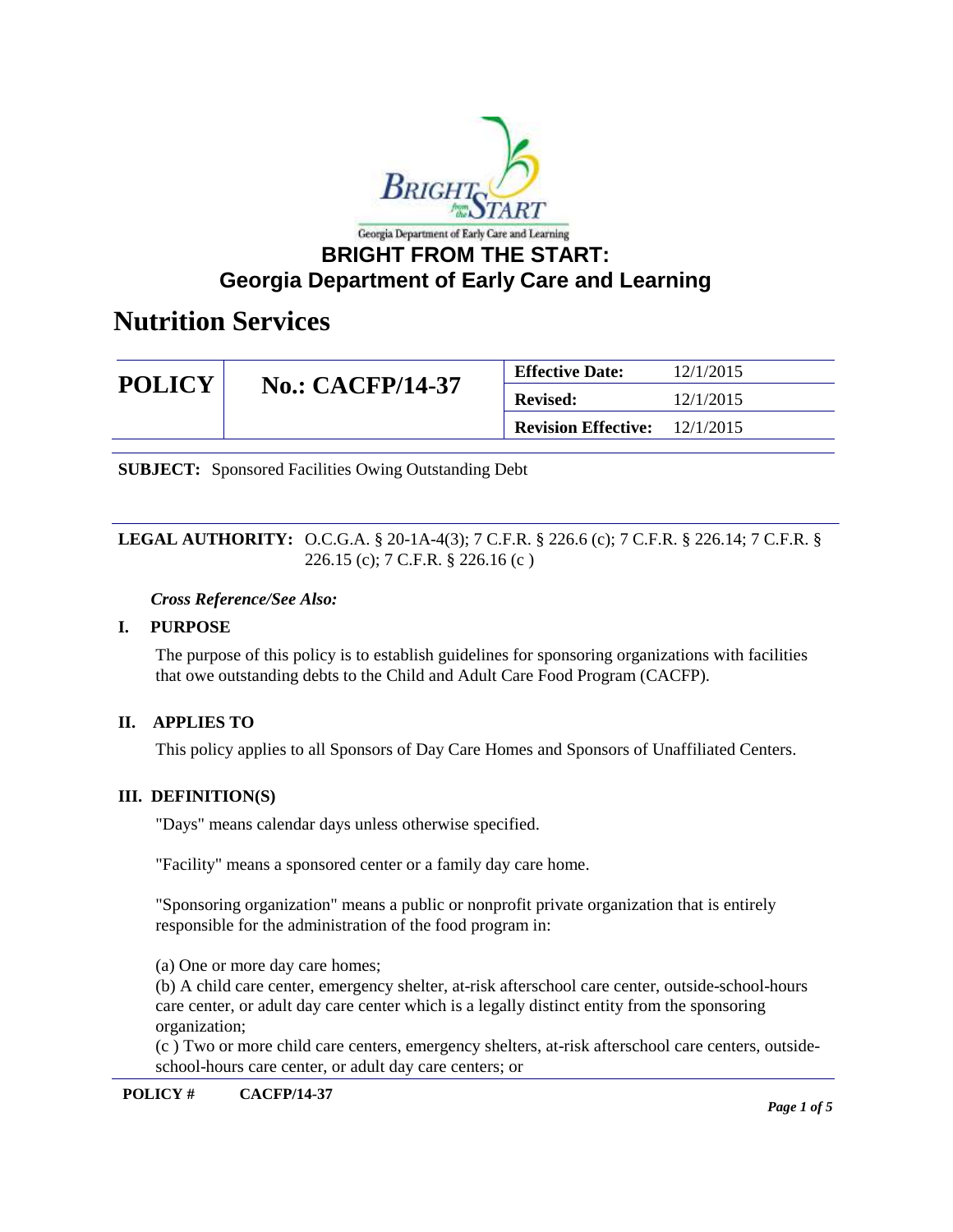| <b>POLICY</b> | <b>No.: CACFP/14-37</b> | <b>Effective Date:</b>     | 12/1/2015 |
|---------------|-------------------------|----------------------------|-----------|
|               |                         | <b>Revised:</b>            | 12/1/2015 |
|               |                         | <b>Revision Effective:</b> | 12/1/2015 |

(d) Any combination of child care centers, emergency shelters, at-risk afterschool care centers, outside-school-hours care centers, adult day care centers, and day care homes. The term "sponsoring organization" also includes an organization that is entirely responsible for administration of the Program in any combination of two or more child care centers, at-risk afterschool care centers, adult day care centers or outside-school-hours care centers, which meet the definition of For-profit center and are part of the same legal entity as the sponsoring organization.

## **IV. POLICY**

In accordance with 7 CFR §226.16(c), "Each sponsoring organization shall accept final administrative and financial responsibility for food service operations in all child care and adult day care facilities under its jurisdiction." With regard to overpayment of Child and Adult Care Food Program (CACFP) funds due to disallowed meals or disallowed costs, sponsors are responsible for taking the necessary measures to ensure funds are returned to either Bright from the Start: Georgia Department of Early Care and Learning (DECAL), and/or the facilities' CACFP food service program. Sponsored facilities may be required to repay funds as a result of a monitoring review, compliance review, complaint investigation, financial review and/or any other action that results in a finding of over-claimed meals, claiming ineligible meals and/or overpayment of funds. In most cases, the sponsor will: (a) recover overpayments due to disallowed meals by adjusting the sponsored facility's claim for reimbursement or deduct the disallowed meals from future Program payments; or (b) require facilities to repay its CACFP food service account as a result of disallowed program expenses and/or costs (except if the facility has been terminated).

Repayment to an institution's food service account solely applies to sponsored centers that maintain a non-profit food service account. In addition, if a facility has been terminated, funds must be paid directly to the sponsor, who must return all funds to DECAL. This process does not apply to providers of day care homes since food service accounts are not maintained at the provider level. The only instance where day care homes would be required to repay funds to the sponsor is when the provider is facing proposed termination as a result of being declared seriously deficient for submission of false claims.

Whether due to the food service account or to the sponsor, the sponsoring organization must initiate the following process in order to collect the debt.

1. The sponsoring organization must issue to the sponsored facility a written demand for payment via both certified mail (with return receipt) and regular mail within 30 days. The notice must include notification of: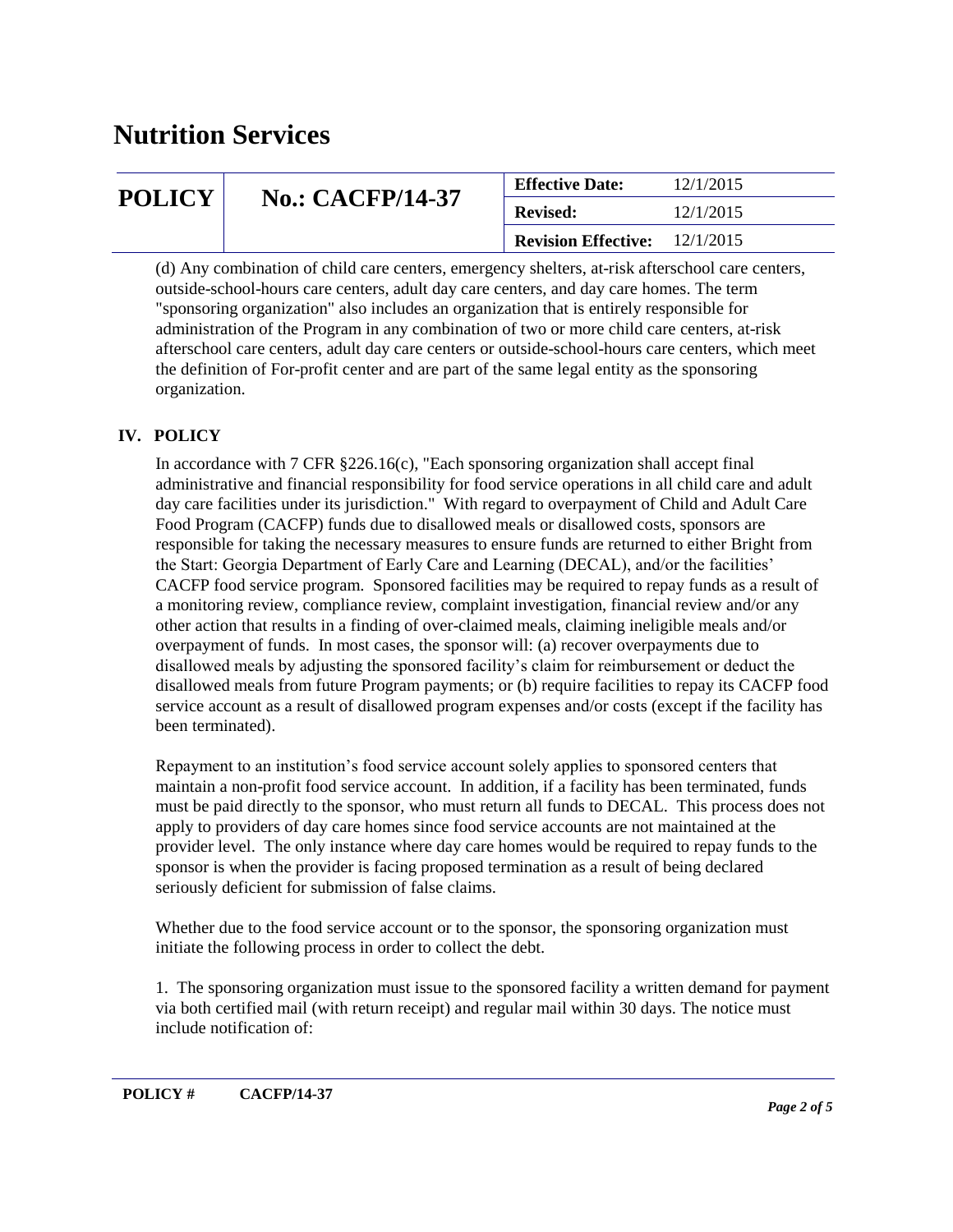| <b>POLICY</b> | <b>No.: CACFP/14-37</b> | <b>Effective Date:</b>                 | 12/1/2015 |
|---------------|-------------------------|----------------------------------------|-----------|
|               |                         | <b>Revised:</b>                        | 12/1/2015 |
|               |                         | <b>Revision Effective:</b> $12/1/2015$ |           |

a. The amount due and reason (e.g. disallowed meals, disallowed costs, etc.);

b. The requirement to apply payment to the center's current food service

account using non-CACFP funds (for disallowed program expenses); or submit payment to the sponsor for (if the institution has been terminated or is no longer operating a child nutrition program);

 c. The payment due date (e.g., the date corrective action is due, but not to exceed 30 days); and

 d. The amount of interest accrued every 30 days on all outstanding balances not paid from the date of the initial demand for payment (Please Note: interest is not applied to balances paid to the food service account unless the facility has been terminated). To determine the applicable interest rate, please refer to the Treasury Current Value of Funds Rate on the web at:

http://www.fiscal.treasury.gov/fsreports/rpt/cvfr/cvfr home.htm.

2. The sponsored facility may elect to pay the entire debt in one lump sum payment, or request a payment arrangement with the sponsoring organization. If a payment arrangement is requested, the sponsoring organization must ensure payment in full is made within 180 days. Note: Sponsors must have a way of tracking payment plan requests, the sponsor's response to the request, including the final payment plan terms and monthly installment amounts, and must make the info available for review immediately upon request.

3. If, after 30 days of the initial written demand for payment, the facility fails to remit full payment or fails to agree to a satisfactory repayment schedule, a second written demand for the return of payment is sent by certified mail, with return receipt requested;

4. If, after 60 days of the initial written demand for payment, the facility fails to remit full payment or fails to adhere to a repayment schedule, and the facility is an active in the CACFP, the sponsoring organization shall declare the facility Seriously Deficient in accordance with DECAL Policy No. CACFP/01-16 for Sponsors of Day Care Homes and DECAL Policy No. CACFP/04- 31 for Sponsors of Unaffiliated Centers. Facilities and their responsible principals/individuals that fail to repay a debt in full and/or fail to adhere to approved payment plan arrangements have failed to meet their financial responsibilities required by federal regulations. Therefore, the facility must be declared Seriously Deficient due to: (1) failure to perform any of the financial and administrative responsibilities required by 7 C.F.R. § 226 for unaffiliated sponsored centers; or (2) submission of false claims for reimbursement for facilities and day care home providers. The sponsoring organization shall require corrective action from the facility that includes repayment of the outstanding debt, the names of the responsible principals and responsible individuals and their dates of birth. Facilities terminated or disqualified due to outstanding debts not settled must be forwarded to DECAL for placement on the National Disqualified List (NDL).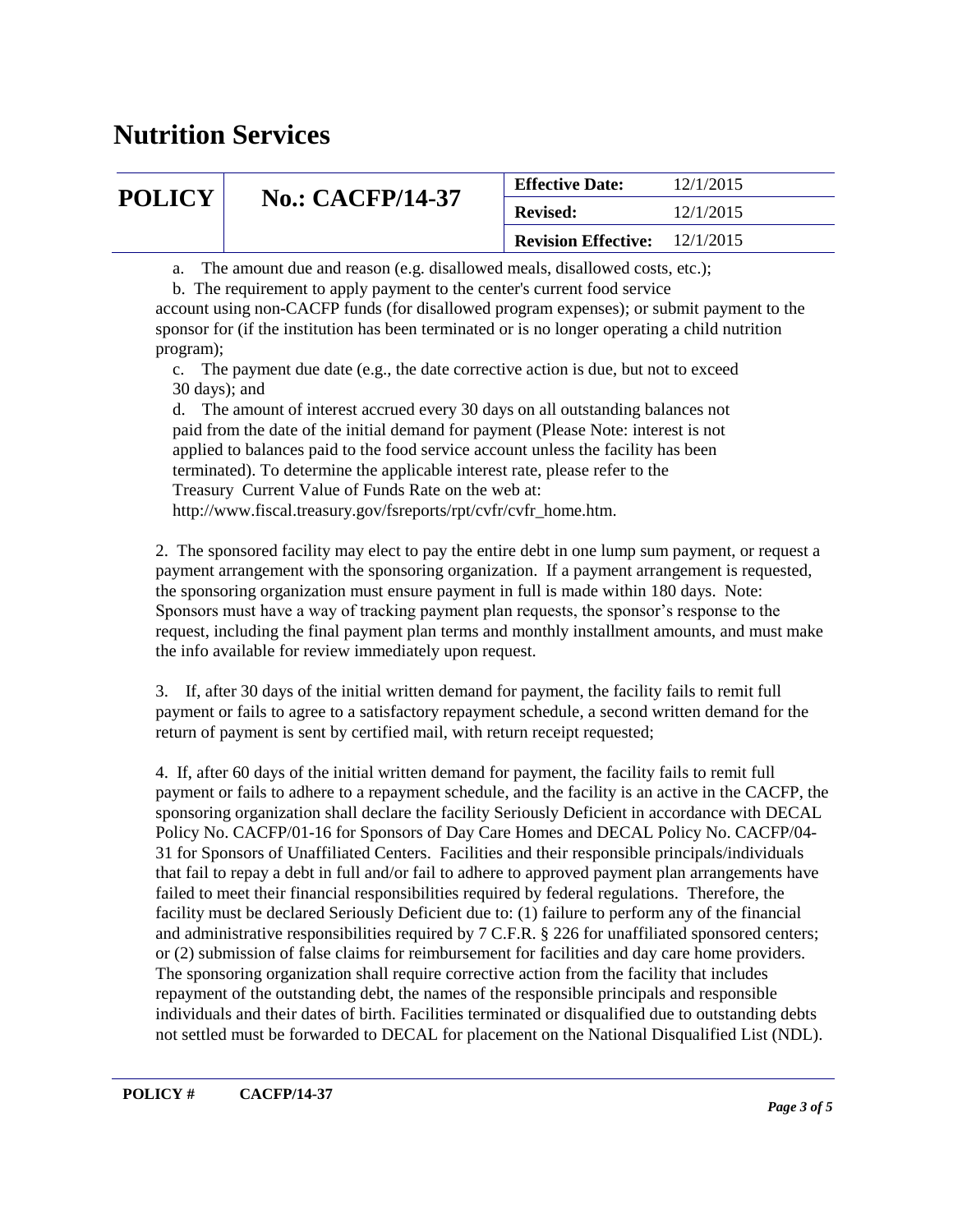| <b>POLICY</b> | <b>No.: CACFP/14-37</b> | <b>Effective Date:</b>                 | 12/1/2015 |
|---------------|-------------------------|----------------------------------------|-----------|
|               |                         | <b>Revised:</b>                        | 12/1/2015 |
|               |                         | <b>Revision Effective:</b> $12/1/2015$ |           |

5. When applicable, payments received by the sponsoring organization must then be promptly forwarded to DECAL within five days upon receipt. Additionally, sponsoring organizations must notify DECAL within five (5) days of payment in full to the facility's CACFP food service account and provide documentation verifying all deposits.

Even when the steps listed above are completed as prescribed and the sponsored facility fails to pay the outstanding debt, the the sponsoring organization must immediately notify DECAL in writing that all collection efforts have been exhausted. The written notification must include: (a) copies of all collection notices; (b) proof of certified mail and/or returned mail; and  $(c)$  where applicable, verification there are no valid addresses/business names operating in the name of the center contact. DECAL will make a final determination on whether enough measures have been exhausted to consider the case closed.

### **V. PROCEDURE(S)**

The sponsoring organization shall notify sponsored facilities in writing of any claim adjustments and/or outstanding debts owed resulting from overpayment of funds due to disallowed meals or disallowed costs. The sponsor must initiate the collections process for payments due to the sponsoring organization or to the facility's food service account. The sponsor must make at least two written attempts to collect funds. As a reminder, sponsors are required to assess interest every thirty days on the amount owed beginning with the initial demand for payment. Interest is not applied to funds due back to the facility's food service account unless the facility has been terminated.

Payments due to the sponsor must be submitted by certified check and/or money order. Payments received by the sponsoring organization from terminated or inactive facilities must be promptly forwarded to DECAL within five (5) days upon receipt.

A facility's responsible principal/individual's failure to repay debts in full and/or in accordance with payment arrangements will result in the facility being declared Seriously Deficient and being required to repay the outstanding debt as part of their corrective action. As standard practice, sponsoring organizations are required to copy DECAL on all seriously deficient correspondence (e.g., seriously deficient notice, seriously deficient follow-up notices, notice of temporary deferment, notice of intent to terminate, notice of termination and collection notices) issued to the facility. Facilities and their responsible principals/individuals terminated/disqualified due to failure to satisfy outstanding debts will be placed on the National Disqualified List (NDL). The sponsor must immediately notify DECAL when a sponsored facility fails to pay an outstanding debt and all collection efforts have been exhausted.

This policy also applies to facilities that no longer participate in the CACFP even if those